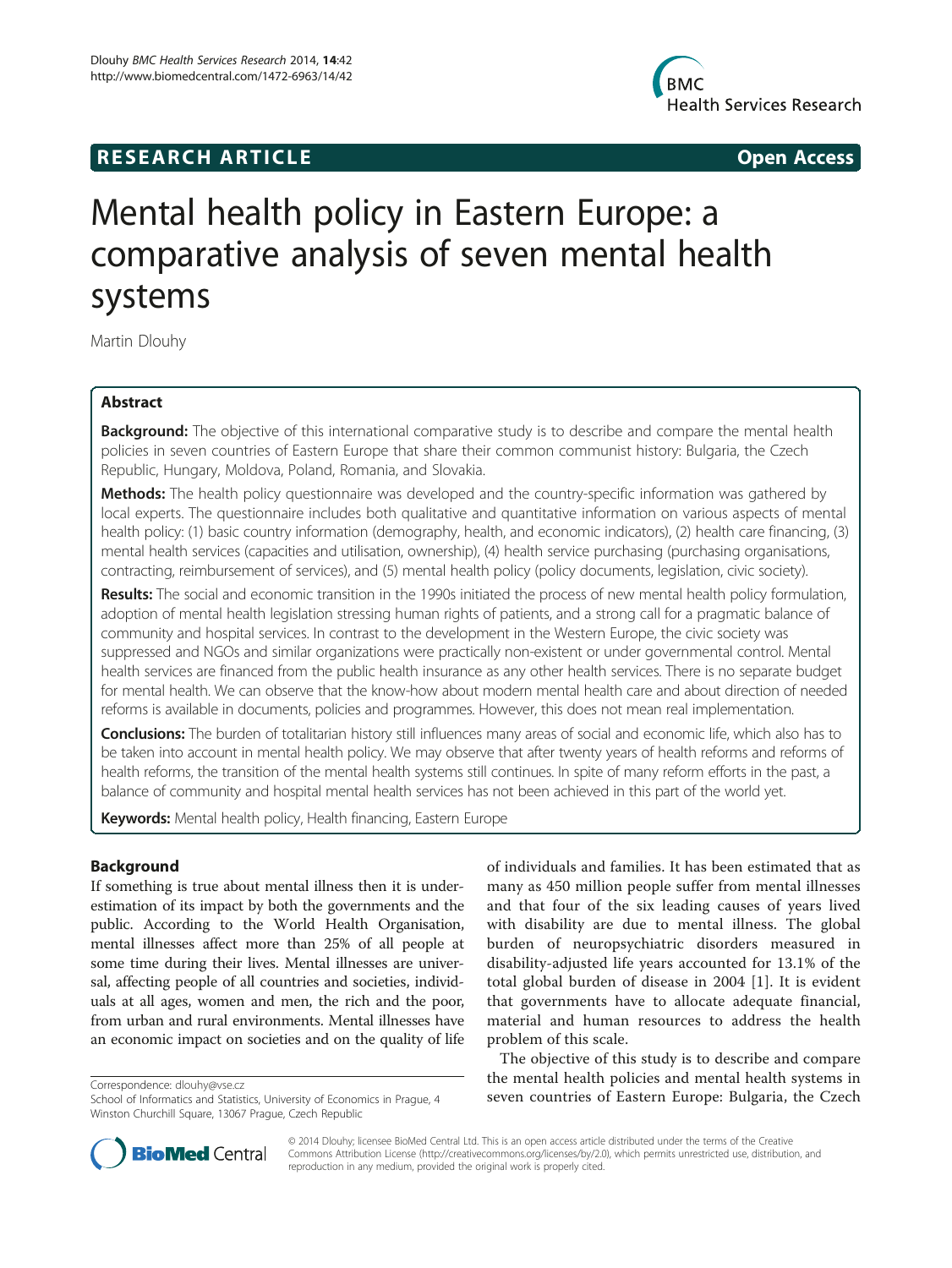Republic, Hungary, Moldova, Poland, Romania, and Slovakia. Since the fall of communist regimes in 1989, Eastern European health systems (mental health systems included), went through many changes: health care financing out of taxation was replaced by public health insurance; former hierarchical state structures of health care delivery were replaced by health insurance agencies and independent public or private health care providers; many patient-oriented advocacy groups were formed; human rights of the mentally ill became an important issue.

According to performance of the national economy (Table 1), the economies of the Czech Republic, Hungary, Poland, and Slovakia are relatively stronger than the economies of three southern countries (Bulgaria, Moldova, and Romania). Economic performance of Moldova is very low in comparison to other European countries. All seven national economies perform below the European Union average (Table 1). From the year 2009, we can observe the impact of global economic crisis and consequently signs of mild recovery in the following years. In spite of unfavourable initial social and economic conditions, six countries, with the exception of Moldova, became members of the European Union.

#### Methods

Mental health system can be defined as the structure of institutions and all activities whose primary purpose is to promote, maintain or restore mental health. It does not include institutions or resources outside the health system, although we know that the care about mentallyill needs a comprehensive system of services and coordination of health and social services is essential in case of mental health care. This is likely the main limit of the study. In order to describe and compare mental health systems, various methodologies can be used. We will mention two methodologies with which there is an international experience available. One successful approach to analyzing national health systems was developed by the European Observatory on Health Systems and Policies. The European Observatory produces HiT Health

Table 1 Gross domestic product in purchasing power parity (US dollar) per capita, 2011

| Country        | <b>GDP</b> |
|----------------|------------|
| Bulgaria       | 14603      |
| Czech Republic | 25949      |
| Hungary        | 21738      |
| Moldova        | 3391       |
| Poland         | 21281      |
| Romania        | 15163      |
| Slovakia       | 24433      |
| European Union | 32860      |

Source: European Health for All Database.

Systems Reviews (HiTs), which are country-based reports that provide a detailed description of a health system and reform and policy initiatives in progress. HiTs are prepared according to a template that is revised periodically and provides detailed guidelines, definitions, suggestion for data sources, and examples. Although the template is rather comprehensive and detailed, it is intended to be used in a flexible way to allow authors to adapt to their particular national context. An example of approach designed specifically for mental health was developed by the World Health Organisation. The WHO Assessment Instrument for Mental Health Systems (WHO-AIMS) was developed as a tool for comprehensive assessment of national mental health systems by a quite large set of input and process indicators. The idea behind the WHO-AIMS is that essential information needed for planning in order to strengthen mental health systems many countries has been lacking. In this study, we were inspired by both methodologies mentioned above. We made decision to adhere more to the HiTs methodology for the reason that we are interested not only in numbers, but particularly in the context and the story behind them.

During the project, the health policy questionnaire was developed [\[2](#page-7-0)] and the country-specific information was gathered by local experts (health policy analysts from universities and research institutions). The questionnaire includes both qualitative and quantitative information and covers various aspects of mental health policy in five sections: (1) basic country information (demography, health, economic indicators), (2) health care financing (public and private sources of financing), (3) mental health services (capacities and utilisation, ownership), (4) health service purchasing (purchasing organisations, contracting, reimbursement of services), and (5) mental health policy (existing policy documents, legislation, the roles of research and civic society). The information for fulfilling the questionnaire for was gathered by country experts in the years 2010–2012. The information collected in the questionnaires comes from the national health statistics, national health legislation, strategic health policy documents and communications with local stakeholders. The availability and reliability of the data on mental health services highly differs among the countries.

#### Results

#### Health care financing

In all the seven countries, the tax-based financing system was transformed into a public health insurance system. The transformation of health care financing was carried out during the 1990s with the exception of Moldova, which introduced a public health insurance only in 2004. However, the countries differ in the implementation of public insurance system, for example the Czech Republic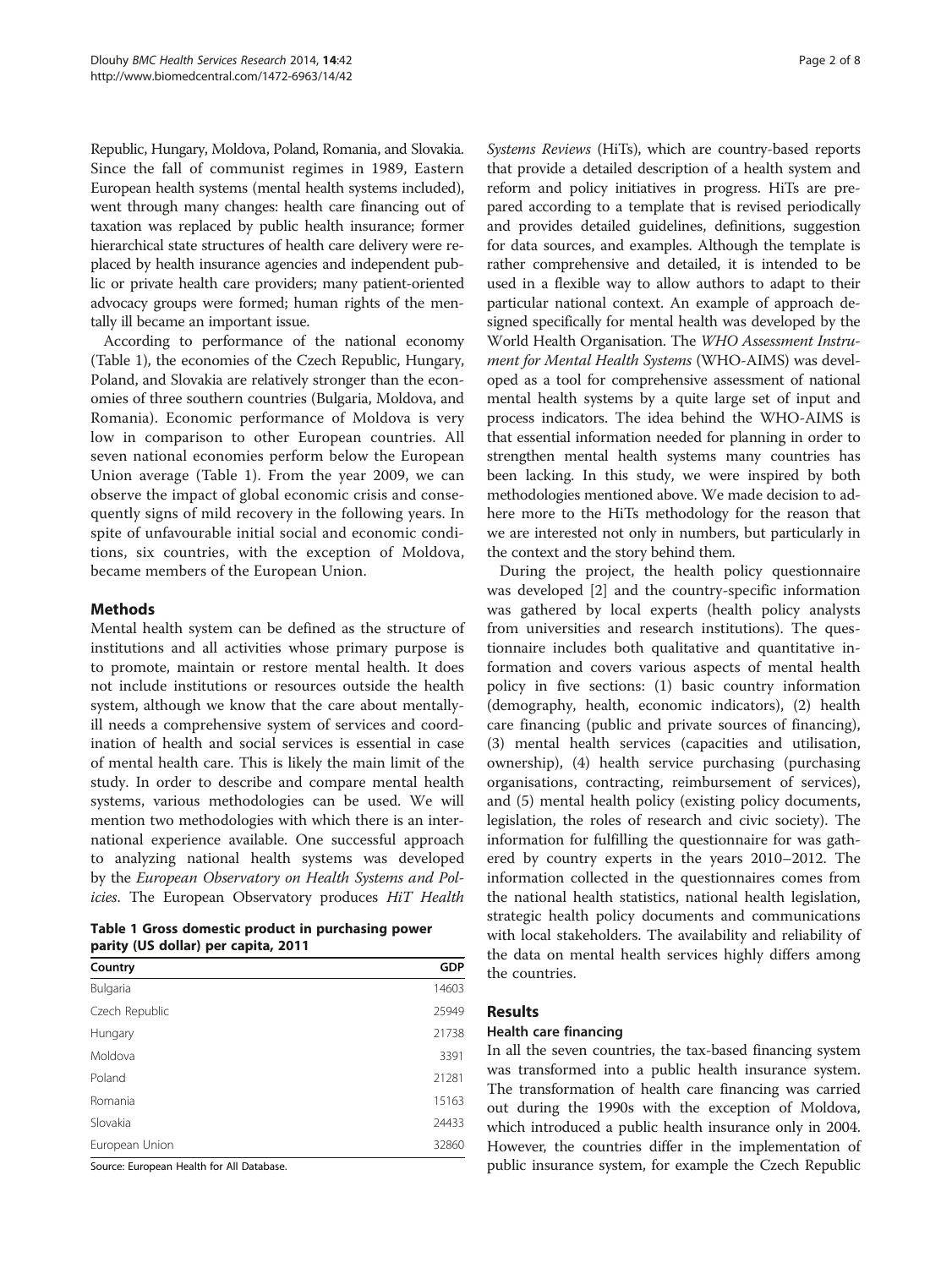and Slovakia established systems of competitive health insurance funds, Romania introduced one national health insurance fund with district insurance houses, Bulgaria, Hungary, Moldova and Poland operate single national health insurance funds. In all countries, with the exception of Moldova, public health insurance is the dominant source of health care financing.

The countries differ in the level of health care financing measured as a share of total health expenditure on the gross domestic product (Table 2). Romania had the lowest relative health expenditure (5.6% in 2010) in comparison to the other countries in this study that spent on health around 7–9% of their gross domestic product (GDP). Moldova is an outlier, with total health expenditure reaching 11.7% of GDP in 2010. This is the third highest value in the WHO European region. A part of explanation for this could be the low level of GDP and inherited large capacities from the former Soviet style health system. The value of total health expenditure for the WHO European region was 8.3% of GDP and for the European Union was 9.9% of GDP in 2010. On the average, the Eastern European countries spend less on health from their GDP than the Western European countries. That is not surprising as the relation between the total health expenditure and GDP, i.e. an increasing share of total health expenditure on GDP with growing GDP, is well described in the health economics literature.

#### Universal access

Public health insurance should reduce social and health inequalities through redistribution of financial resources. It seems however, that there are problems in achieving universal access in Bulgaria and Moldova. Bulgaria faces the problem of a large number of non-insured persons that do not pay insurance premium. According to estimates, one million persons are not insured for various reasons [[4,5](#page-7-0)].

|             | Table 2 Health expenditure and mental health |  |  |
|-------------|----------------------------------------------|--|--|
| expenditure |                                              |  |  |

| Country                | Health expenditure<br>as % of GDP in 2010 <sup>1</sup> | <b>Estimates of mental health</b><br>expenditure as % of health<br>expenditure <sup>2</sup> |
|------------------------|--------------------------------------------------------|---------------------------------------------------------------------------------------------|
| Bulgaria               | 6.9                                                    | 2.5                                                                                         |
| Czech Republic         | 7.9                                                    | 3.0                                                                                         |
| Hungary                | 7.3                                                    | 8.0                                                                                         |
| Moldova                | 11.7                                                   | 6.5                                                                                         |
| Poland                 | 7.5                                                    |                                                                                             |
| Romania                | 5.6                                                    | 3.0                                                                                         |
| Slovakia               | 8.8                                                    | 5.0                                                                                         |
| WHO European<br>Region | 8.3                                                    | 6.3                                                                                         |
| European Union         | 9.9                                                    |                                                                                             |

Sources: <sup>1</sup>European Health for All Database; <sup>2</sup>Jacob et al. [\[3\]](#page-7-0).

Most often, the self-employed persons and the ethnic minorities do not pay premiums. Most of these people receive services through the emergency care. In Moldova, it is estimated that more than 20% of population is not covered by public health insurance. The uninsured include selfemployed farmers, occasional employees or unemployed [[6](#page-7-0)]. The minimum package of services is available to the whole population, irrespectively of insurance status. The more generous package under mandatory health insurance is available only for the insured.

#### Mental health services

In the WHO European region, the median value of mental health expenditure as a share of total health expenditure was estimated 6.3% [[3](#page-7-0)]. The estimates for countries of Eastern Europe included in this study vary from 2.5% to 8% (Table 2). From this perspective, mental health care is relatively underfinanced in comparison to physical health care in these countries. Moreover, the effect is multiplied: the countries of Eastern Europe spend a lower share of the gross domestic product on total health expenditure and from this amount they spend a lower share of the total health expenditure on mental health services. That is a long-term problem that will not be solved in a short period. Any transfer of money to mental health services is a transfer of money from other health services.

Local experts from all the seven countries report insufficient cooperation between health providers serving to people with mental health problems. An intersectional cooperation is even worse: the social and health care systems work almost independently without clearly defined relations. The frequent problem is a prevalence of biological model instead of social and psychological approach, although the technologies and know-how of modern mental health are known. A poor consensus among the psychiatric profession about the direction of the mental health reforms is a serious obstacle for further development. A poor motivation among the professionals due to low salaries compared with other medical specialties also has to be taken into account [[2\]](#page-7-0).

An insufficient level of financing of mental health services leads to absence of financial resources for mental health system development. There were poor investments in mental health services in the past, which led to the situation with a need of renovation of inpatient facilities, and need of improvement of the living conditions in the existing institutions. On the other hand, the national mental health systems also need resources for strengthening weak community mental health services. National mental health systems typically face lack of specialists in child psychiatry and geriatric psychiatry. This is also connected with lack of appropriate residential institutions for these populations.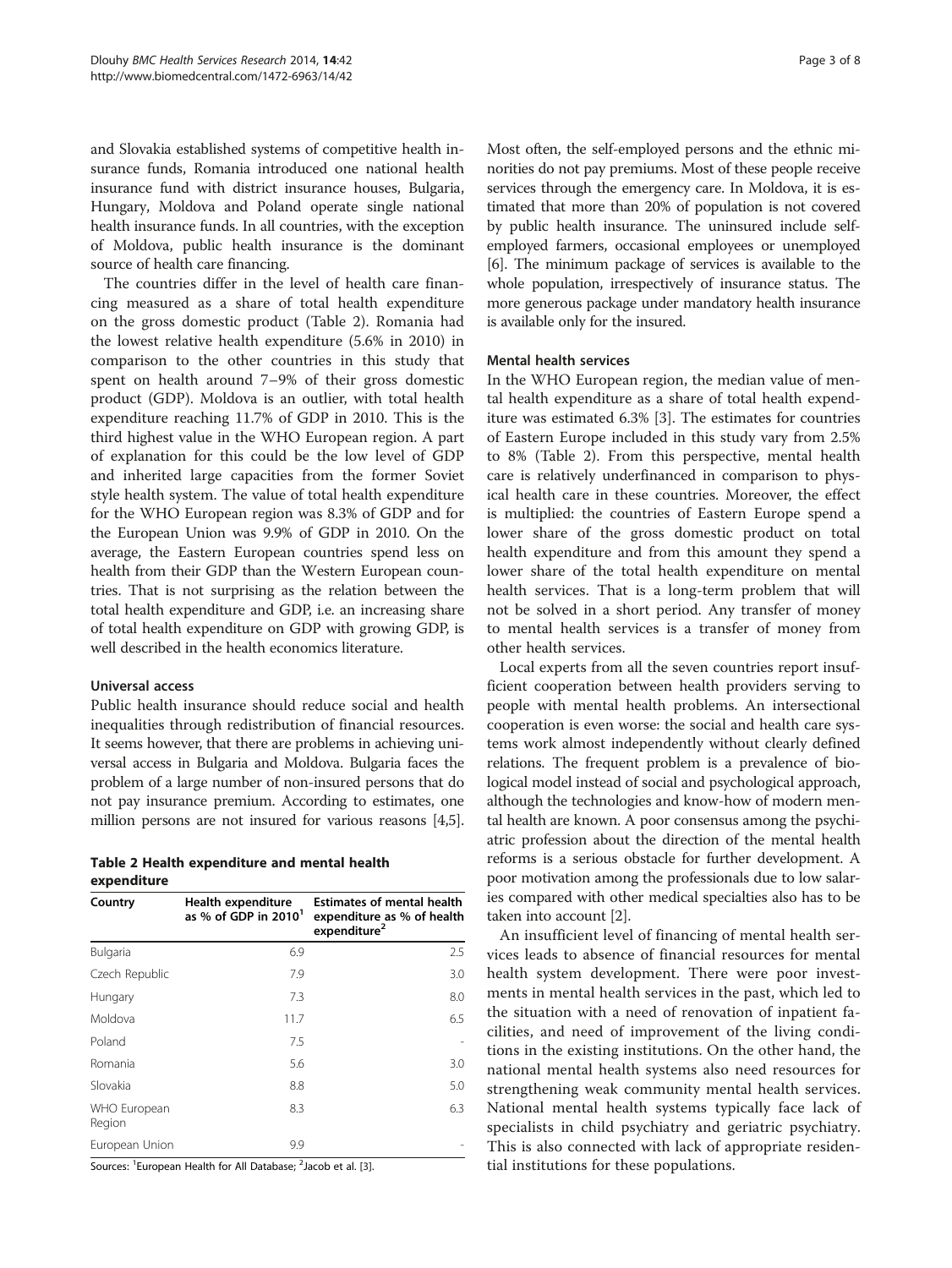The available service utilisation data from outpatient services show a great variation among countries. The number of patients contacting outpatient services in Slovakia, the Czech Republic, and Poland per 100 000 inhabitants is much larger than the numbers of patients in Bulgaria and Romania [\[2](#page-7-0)]. We also observe a growing number of patients with mental illness served by outpatient services. The countries also differ in the numbers of psychiatric hospital beds (Table 3).

#### Policy strategies

In Bulgaria, the government adopted National Mental Health Policy and the National Action Plan for Implementation of the Mental Health Policy of the Republic of Bulgaria 2004–2012. These strategic policy documents built on the National Mental Health Programme 2001– 2004 and the activities stipulated in the First Component of the South-Eastern European Mental Health Project under the Stability Pact [\[7](#page-7-0)]. The National Action Plan describes in detail the responsible institutions, ministries and other organizations for all long-, middle- and shortterm goals and activities. So far the practice of monitoring the implementation and progress of mental health policy is missing because the accountability to the public and the consumers has not been embraced by either the health administration or the stakeholders yet. The mental health policy by adopting planning and budgeting on a project basis hopes to build the practice of accounting within the principles of governance in the sector.

In the Czech Republic, the Psychiatric Society of the Czech Medical Society formulated the Concept of Psych-iatry in 2000 [[8\]](#page-7-0). The Concept of Psychiatry was approved by the Scientific Committee of the Ministry of Health in 2002. Deinstitutionalisation and the development of community-based mental health services were the key objectives of the reform. The National Psychiatric Programme 2007 was announced as a proclamation of the Czech Psychiatric Society in collaboration with the local WHO office. In 2008, the work on the First Revision of the Concept of Psychiatry from 2000 was initiated by the Czech Psychiatric Society. The revised version of the Concept of Psychiatry observes that psychiatric care

Table 3 Psychiatric hospitals beds per 100 000

| Country        | 1985   | 1990   | 1995           | 2000           | 2005   | 2010   |
|----------------|--------|--------|----------------|----------------|--------|--------|
| Bulgaria       | 85.69  | 89.45  | 88.96          | 63.93          | 67.77  | 64.88  |
| Czech Republic | 140.02 | 140.02 | 114.36         | 113.01         | 110.39 | 101.66 |
| Hungary        |        |        | 98.99          | 98.57          | 39.34  | 32.95  |
| Moldova        | 137.04 | 146.27 | 121.12         | 7448           | 74.77  | 71.87  |
| Poland         |        |        |                | $\overline{a}$ | 67.40  | 62.56  |
| Romania        | 98.62  | 95.36  | 88.48          | 81.56          | 75.46  | 77.14  |
| Slovakia       |        |        | $\overline{a}$ | 93.15          | 83.54  | 79.47  |

Source: European Health for All Database.

relies mainly on institutionalized services, while community services have not been sufficiently deployed. National mental health policy is missing and, as a result, the development of mental health care is not systematic, psychiatric services are founded with little regard to regional needs, the availability of services is uneven, the mental health is underfinanced and in comparison to some western European countries somewhat delayed [[9\]](#page-7-0). Despite many efforts, no reform document was implemented and the vision of community care was not adopted unanimously by psychiatric profession. In October 2012, the Ministry of Health surprisingly announced a preparation of mental health reform based on the community mental health centres serving population of 100 000 inhabitants. The policy should be implemented in 2014 with help of EU funding.

In Hungary, the first National Programme of Mental Health was ratified in 2009 as a Ministry of Health programme, but it has not become an official government programme yet, and has never received any financial support [\[10](#page-7-0)]. Community psychiatry, one of the fundamental elements of WHO mental health initiatives, is in its infancy in Hungary, although it is often mentioned in the National Programme of Mental Health, but only at a rhetoric level, without any actual plan about how this new paradigm will be introduced and realized [[11\]](#page-7-0). Hungary is in a double-bind dilemma in terms of policy formation. On the one hand Hungary tries to conform to the "European expectations", on the other hand the existing structures, established operational mechanisms, economic constrains often frustrate the reception of both policies and policy procedures [[11\]](#page-7-0). From the Hungarian Ministry of Health's perspective, the national mental health policy has to satisfy three criteria: (a) the policy has to have some sort of connection to the WHO mental health initiatives; (b) the policy has to be accepted in the Hungarian mental health community (dominated by hospital psychiatrists); (c) the policy has to be feasible under current economic conditions. The so-called Semmelweis Plan [[12](#page-7-0)], published in 2011, identified paediatric and youth psychiatry as one of the priority areas for the improvement. The Semmelweis Plan states that epidemiology surveys have shown that the average prevalence of mental diseases among children between 4–17 years is 15.8%, i.e. it reaches the level of endemic diseases. At the same time, Hungary does not have an appropriate infrastructure or network of experts to provide efficient care. The overwhelming majority of patients do not have access to appropriate paediatric psychiatric diagnosis and therapy because of the lack and territorial unevenness of care centres.

In Moldova, the National Program on Mental Health for 2007–2011 was approved by the Government in March 2007. The National Programme on Mental Health [[13](#page-7-0)] aims at decreasing morbidity, mortality and disability rates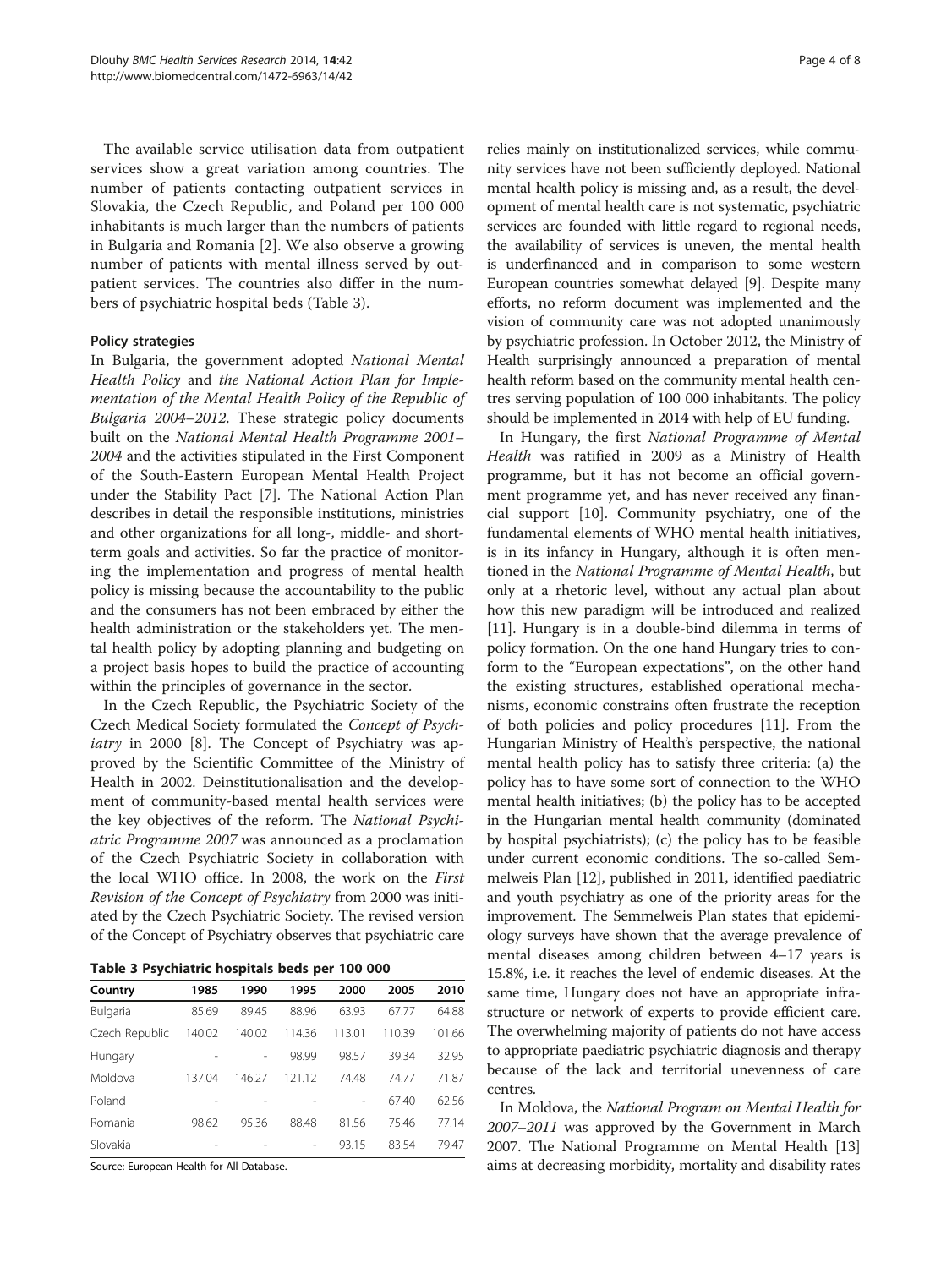caused by mental illness as well as improving mental health parameters among population by increasing the accessibility and efficiency of the population to psychiatric care, by integrating people with mental disorders into families and into the community, by raising awareness on mental health issues and by recognizing the mental health issue as being one of the basic interdisciplinary scientific problems. The main objectives of the programme also provide for the reform of the mental health care system, emphasizing deinstitutionalization, non-stigmatization, priority development of outpatient treatment community services, providing differentiated psychiatric care to people with mental health issues, depending on the disease progression stage, offering various treatment opportunities. The National Programme stipulates the existence of financial difficulties in the development of psychiatric care system according to the outlined objectives. Thus, the success of the action plan mainly depends on the adequate funding from health insurance. Nevertheless, it seems that in spite of huge financial problems, poverty, and national debt, government is aware of the importance of health system for the national development and the health budget grows continually.

In Poland, the Mental Health Act was approved in 1994. Until 1994, there was no definitive legal protection for the rights of people with mental health disorders. The National Programme of Mental Health Protection was prepared by the Institute of Psychiatry and Neurology and was approved by the Polish Psychiatric Society and the Ministry of Health in 2006. Ideas included in the National Programme of Mental Health Protection give hope to many participants of the mental health system for transformation towards community-based mental health care. A significant reduction of psychiatric hospital beds is planned and consequently daily care units should be created. Daily care is seen as a better way to increase the availability and access to mental health services. According to expert opinions the resources are allocated improperly. In some places, the availability of mental health services is very high while in other areas the access is almost blocked. Great expectations are tied with the idea of the so-called local mental health centres, which are planned to cover a population of 200 000.

In Romania, the mental health reforms have been introduced by the reforms of the whole health system and by the international initiatives and programmes on mental health [\[14\]](#page-7-0). The changes introduced by the general health system reform include new ways of financing health services, new payment methods of health providers, reorganization of some long-term care institutions for persons with disabilities, and institutionalization of homecare services. The international mental health initiatives and programmes have been more successful in initiating the development of new models of mental health care in

Romania. Still, these developments, initiated by NGOs and financed by external funds, are occasional, focused on specific issues and have insufficient governmental support. An important step for further changes has been the WHO National Mental Health Assessment, which was conducted in 2000. Some recommendations of this assessment have already materialized in the adoption of the Law on Mental Health Promotion and Protection of Persons with Psychiatric Disorders and the development of the national mental health strategy. The Mental Health National Strategy was developed by the Ministry of Public Health in 2006. The vision is to provide mental health services that are attainable, of high quality and based on the existing needs, and to provide promotion programmes, prevention and education in mental health.

In Slovakia, the National Programme for Mental Health of the Slovak Republic was developed and adopted by the Slovak government in 2004 after two years of preparations. The National Programme is a strategic document outlining measures to improve the population's mental health. The Council for Mental Health was established by the Ministry of Health in 2005. The Action Plan of the National Programme for Mental Health of the Slovak Republic 2005 was approved by the Slovak government and the Ministry of Health was made responsible for its implementation. The Action Plan outlined 45 general tasks and nine research tasks for the period of the subsequent two years (2006–2007). In 2008, the government evaluated the implementation of the Action Plan and the Ministry of Health prepared an updated version of the Action Plan for the period 2008–2010.

#### The role of civic society

In Bulgaria, there is scarce social support practised, mainly inside families, ethnic groups or corporate groups. Although there are some consumer organisations in Bulgaria, the operation of most of which was initiated by health professionals, they have a very limited impact on the quality of care, the allocation of resources and the political decision making at the national or local level [[2](#page-7-0)]. The official documents governing mental health services provision include arrangements providing for the rights of access to services, informed consent, the legal procedures in cases of statutory commitment, access to personal files, etc. However, these rights are not organised in any special documents and the consumers are not informed about having these rights. Data obtained through focus groups indicate that even if the patients have a clear understanding of their rights, for example of their right to look in their personal files, the information there is organised and written up in such a way, that it does not provide any meaningful information for the patients.

In the Czech Republic, there are dozens of patient groups and NGOs with an increasing voice in mental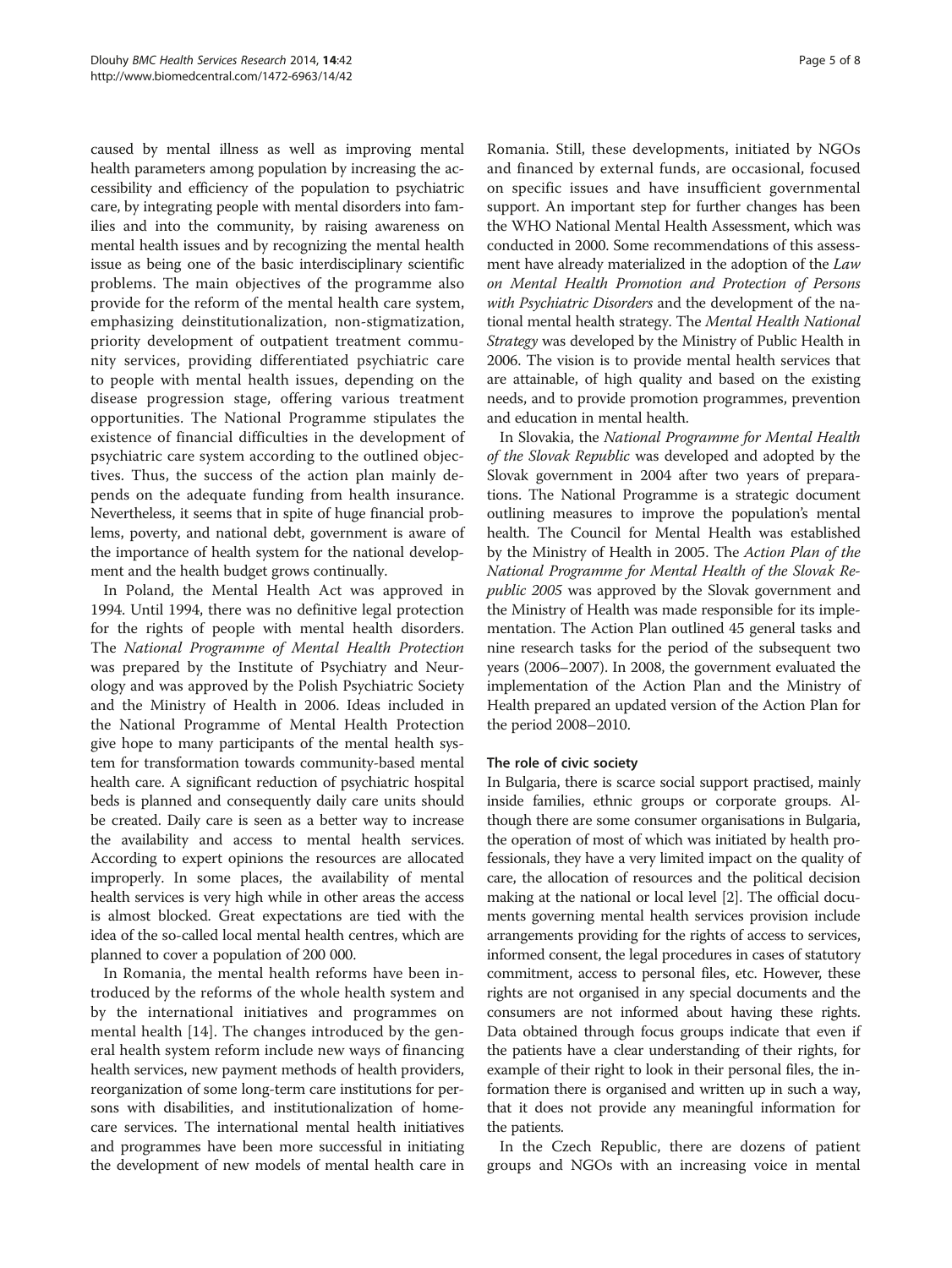health. For example, Kolumbus is an association of patients and former patients, Sympathea is an association of relatives of the mentally ill, the Czech Association of Mental Health is an organisation of patients, families, and professionals, and FOKUS is a non-profit association of professionals providing community services. NGOs became leaders in establishing community-based services, in providing advocacy and in protecting human rights. Although NGOs do not have large financial resources at their disposal, they contributed to mental health reform in the country. For example the Centre for Mental Health Care Development published its own mental health reform proposal [[15\]](#page-7-0).

In Hungary, patients have gained a free choice of a health provider since 1992. In 1997, the Act on Health comprehensively declared the patient rights, for example the right to human dignity, the right to refuse treatment, or the right to get to know the patient file [\[16](#page-7-0)]. The institution of patient representatives was also created. Patient groups and associations are getting increasingly active in the country. For example, Voice of Soul Association, established in 1996, is a fully user-run and usercontrolled NGO that is active in mental health. The Mental Health Interest Forum is a coalition of organisations, users and the social sector. Its aims are the advocacy, human rights, trainings and the continuous monitoring of psychiatric institutions and nursery homes. The government involves NGOs more and more in the policy formulation processes, however these involvements are criticized as being formal, serving only for demonstration purposes that users were consulted [\[11](#page-7-0)]. Still user groups see themselves as important policy actors that are getting stronger and better at finding strategies for lobbying.

In Moldova, patient groups and advocacy organizations exist in the country; however their role in health policy is rather limited. The health sector in Moldova benefits from a range of international donors. The UN agencies, such as UNICEF, UNFPA, World Health Organisation and European Union (TACIS programme) provide both material and technical support. Major financial support is also provided to health related activities bilaterally from governments such as the US and Japan. The World Bank provides support to the health sector through large scale loans for health reform activities in the health sector. International NGOs such as the Red Cross, Pharmacists without Borders and the Soros Foundation have also made important contributions to health assistance [[6\]](#page-7-0).

In Poland, the number of NGOs and the scope of their activities have been growing since the 1990s. NGOs lead many initiatives in creating community-based services, in providing advocacy and in protecting human rights of people with mental illness. Although NGOs do not have large financial resources, they contributed the most to mental health reform in the country. Examples of NGOs active role in mental health are the Coalition for Mental Health, Faith and Light, Saint Albert or Curatus. Some patients groups are financed by the industry, therefore their initiatives can be rather aggressive and they may lobby on different issues [[2\]](#page-7-0).

In Romania, mental health system fails to protect human rights and dignity of people with mental illness. This has often been highlighted by many NGOs and by Amnesty International. Living conditions in psychiatric wards and hospitals were mentioned by the EU progress report on Romania's accession. In response to these shortcomings, the Ministry of Public Health intends to upgrade some of the inpatient and long-term care facilities in parallel with the development of community-based care. However, despite the human rights obligations and policy commitments of the government, the enjoyment of the right to mental health care remains more of an aspiration than a reality [[14](#page-7-0)]. The main challenges are: tackling the stigma and discrimination associated with mental illness; bringing some coherence to the system of mental health care where it extends across more than one government department: ensuring that, in parallel with the development of community-based mental health services, the state benefit system evolves to support new emerging models of service provision; ensuring that the justice system is able to fulfil its prescribed role in the administration and monitoring of compulsory detention and treatment under mental health legislation [[14](#page-7-0)].

In Slovakia, there are several patient groups with an increasing voice in policy-making, service provision, and advocacy. Examples include PREMENY, an association of mental health care users and providers, OPORA, an association of families and friends of people with mental illness, ODOS – Open the Doors, Open Your Heart, an organisation implementing an anti-stigma programme, and the League for Mental Health that serves as an umbrella organisation of more than 30 NGOs active in mental health, DRUHY BREH, a bi-monthly journal for patients, relatives and mental health professionals [\[17](#page-7-0)]. These initiatives are able to bring more attention to mental health, but are less likely to be able to influence allocation of resources. Some NGOs take part in the Council for Mental Health (an advisory body of Minister of Health) that should implement the National Programme for Mental Health of the Slovak Republic.

#### **Discussion**

#### Mental health policy

The social and economic transition in the 1990s initiated the process of new mental health policy formulation and adoption of mental health legislation stressing human rights of patients (Table [4](#page-6-0)). In all countries, we observe a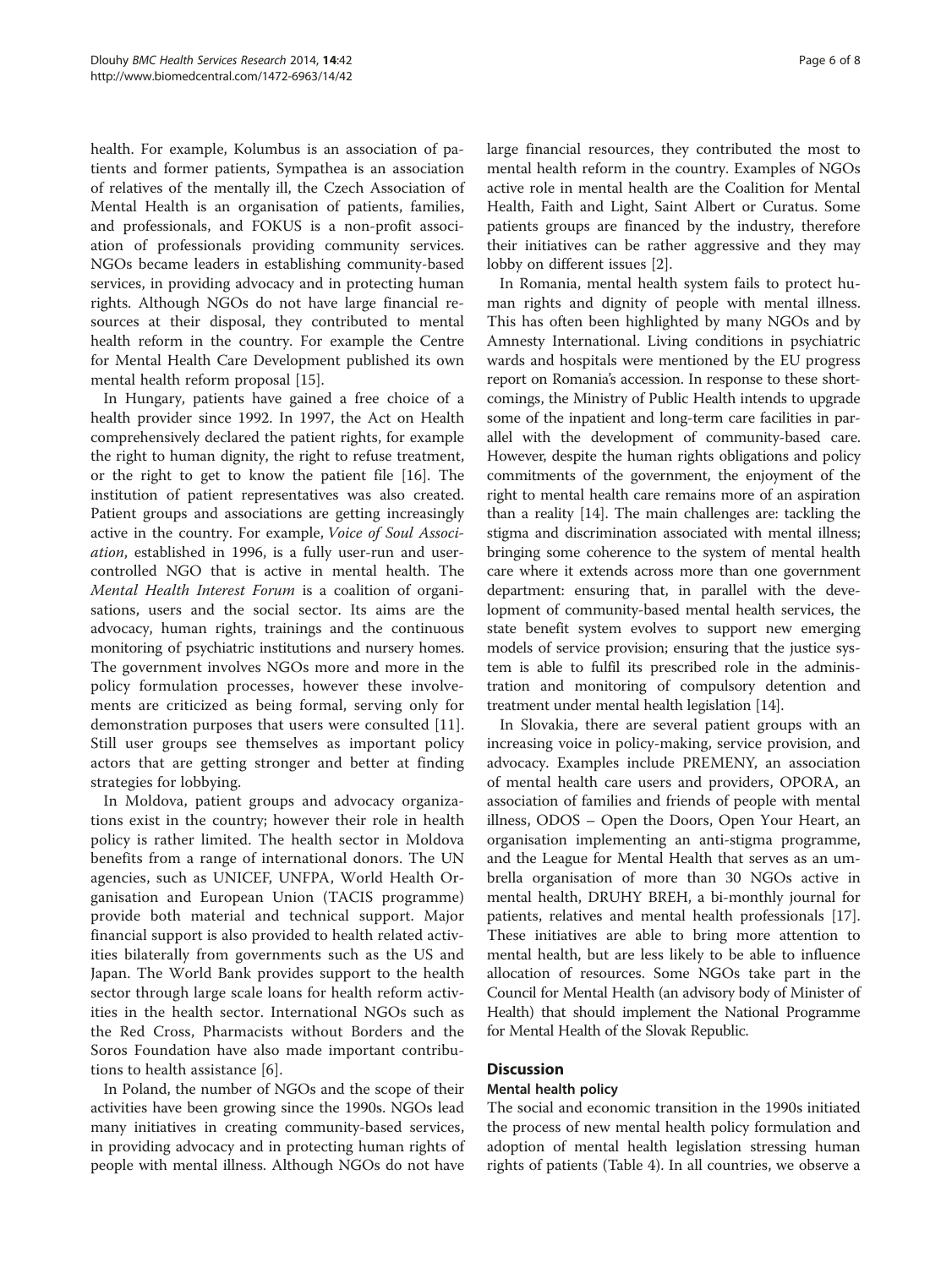<span id="page-6-0"></span>Table 4 Health policy documents and legislation

| Country        | Strategic policy documents                                                        | Patient rights legislation                      |  |
|----------------|-----------------------------------------------------------------------------------|-------------------------------------------------|--|
| Bulgaria       | National Mental Health Programme 2001,<br>Mental Health Policy 2004               | Health Care Act 2004                            |  |
| Czech Republic | Concept of Psychiatry 2000 (Revised 2008),<br>National Psychiatric Programme 2007 | General Health Care Act (amended several times) |  |
| Hungary        | National Mental Health Programme 2007                                             | Health Care Act 1992, 1997                      |  |
| Moldova        | National Mental Health Programme 2007                                             | Mental Health Act 2008                          |  |
| Poland         | National Mental Health Programme 2006                                             | Mental Health Act 1994                          |  |
| Romania        | Mental Health Strategy and Mental Health<br>Action Plan 2006                      | Mental Health Act 2002, 2006                    |  |
| Slovakia       | National Mental Health Programme 2004,<br>Mental Health Action Plan 2005 and 2008 | General Health Care Act (amended several times) |  |

strong call for "a pragmatic balance" of community and hospital services [[18,19\]](#page-7-0). We can observe that the knowhow about modern mental health care and about direction of needed reforms is available in documents, policies and programmes. However, this does not mean real implementation. Two positive facts support the reforms: firstly, the existence of small but motivated groups of professionals aiming to continue with a change of the mental health system, and secondly, international support from the European Union, WHO and large international NGOs. Bulgarian and Romanian mental health policies have benefited from the EU membership, because mental health has been an important issue during the accession process. A strong criticism against the poor conditions in the Bulgarian and Romanian mental health institutions was expressed by a number of international NGOs, media and EU representatives. This has led to the improvement of human rights for the mentally ill and the introduction of mental health reforms with international help.

# Mental health services financing

Mental health services are financed from the public health insurance in the Czech Republic, Hungary, Moldova, Romania, Poland, and Slovakia as any other health services. There is no separate budget for mental health. Bulgaria is the country with dual financing of mental health services. The inpatient care for the mentally ill is financed from the budget by the Ministry of Health and the outpatient care is financed from the public health insurance. The centralised state hierarchy of national health services was replaced by a new bureaucracy of public health insurance in all seven countries. Public health insurance is primarily oriented to reimbursement of health services according to detailed lists of services. However, the bureaucracy of health insurance and of social system can curb the development of new initiatives and approaches that are not in line with the existing administrative and financial division between health and social sectors and with the existing administrative and financing procedures.

This argument is in particular important for mental health where a transitional change from institution-based to community-based care is needed and a link between health and social sectors is essential [[7](#page-7-0)].

#### Civic society

The general acts on health or specific acts on mental health declared the patient rights (Table 4). Patients gained, for example, a free choice of health care provider or access to personal files. The institution of patient representatives was established in various forms. In contrast to the development in the Western Europe, the civic society was suppressed and NGOs and similar organizations were practically non-existent or under governmental control in the communist society in the 1980s. In the present, there are dozens of NGOs with increasing voice in mental health policy and health services provision. However, despite many positive developments, some patient rights remain more of an aspiration than a reality.

# Conclusions

The countries of Eastern Europe included in the study have gone through social and economic transition in the last two decades. The countries share their common totalitarian history that caused health, social, economic, and moral deterioration. The burden of totalitarian history still influences many areas of social and economic life, which also has to be taken into account in mental health policy. In contrast to the development in the Western Europe, the civic society was suppressed and NGOs and similar organizations were practically nonexistent or under governmental control. One important observation is that the totalitarian past has a longer future than it was initially expected [\[17,19,20](#page-7-0)]. Observing the differences between the countries, we have to agree with the view that the assumed similarity between former communist countries was more fictional than real, resulting from a suppression of differences. What appeared to be similar was, in fact, a misleading impression created by